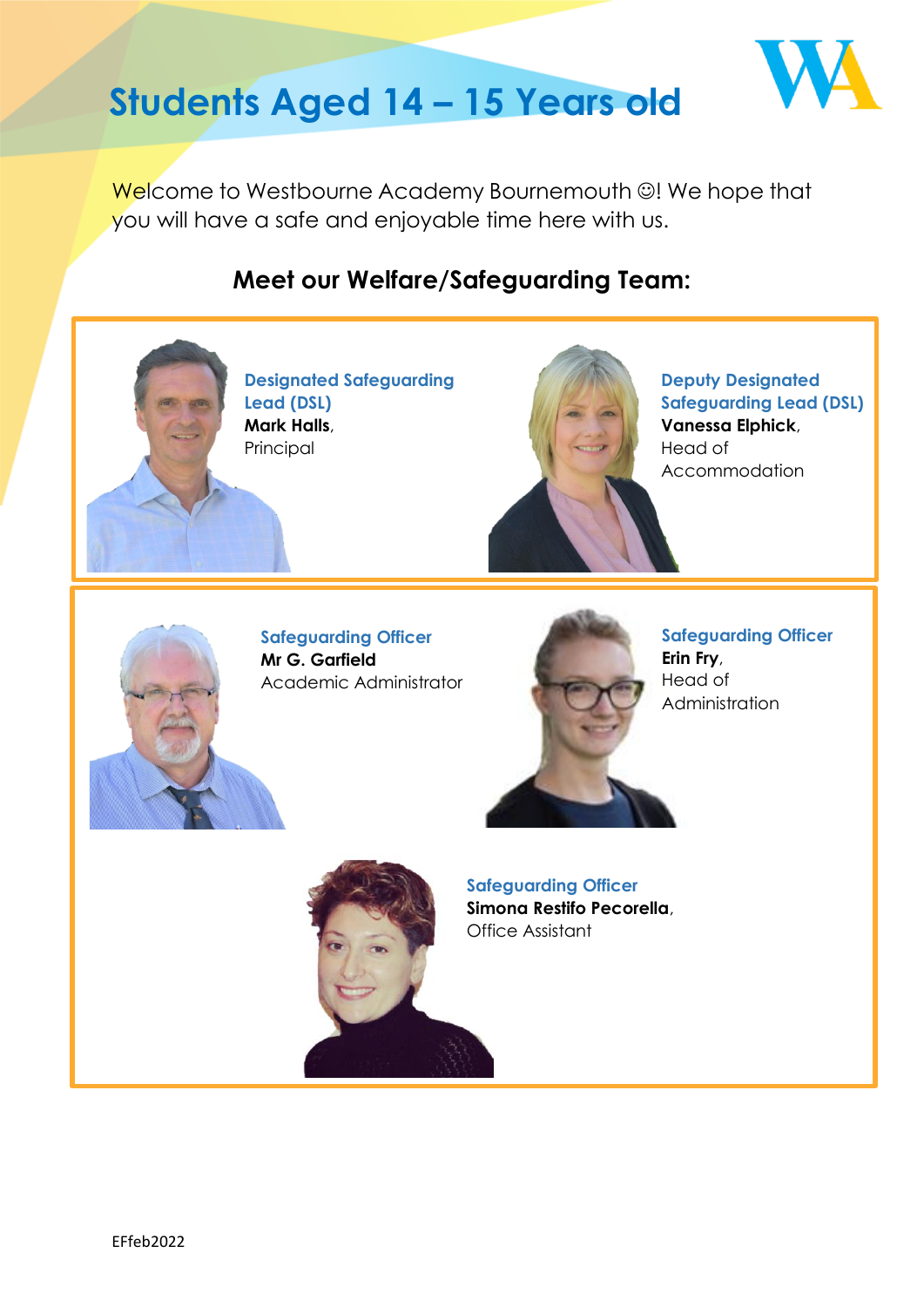

## **Your Accommodation**

We hope that you will be very happy in your accommodation during your stay. Please make sure you have your homestay provider's contact number saved in your phone. Your homestay provider will give you a map with information on your journey between home and school. If you have any problems or concerns, please speak to our accommodation team at Reception. Vanessa, our Accommodation Officer, will be happy to help you.

## **Lunch**

We have a lovely canteen in Westbourne Academy where you can buy hot or cold food and drinks. The average cost for lunch and a drink is £5. Make sure you bring cash with you to buy food or you may also bring your own food to school and eat in the cafeteria.

Remember that a snack lunch is included as part of your accommodation at weekends, so make sure that you keep your homestay knows your plans for the weekend.

## **Transport**

#### **Getting Lost**

If you are not sure how to get somewhere, ask our reception staff or your homestay providers for help. For Westbourne Academy activities, the staff will give you a map showing the location. You can also call the emergency telephone number for help.

#### **Safety on the Streets**

- Always stay alert on the streets as you would in your own country. Try to use only routes which are well lit and busy. It is important to remember that in the UK, we drive on the LEFT hand side of the road. Remember this when crossing roads and always try to use a pedestrian crossing.
- If you plan to cycle, please use cycle lanes where possible. It is important to always wear a helmet.
- If you are travelling at night, walk in a group or use public transport or a taxi. Don't take shortcuts through dark alleyways or parks. Make sure your phone has power and credit so that you can call a taxi if you need one.
- Don't carry large amounts of cash with you when you are out.
- Remember to always keep your bag or coat with you. Do not leave your items unattended.

#### **Using public transport**

- Put your hand out as the bus is approaching the stop. This tells the bus driver you want to get on.
- Don't wait at bus stops alone. Arrange for someone to meet you at the bus stop.
- Check the time of the last train or bus home so that you don't miss it at the end of the evening. Remember that these times may be different on Sundays and Bank Holidays. You can buy bus tickets from reception or on the bus itself with cash.
- Store your luggage on the train as close to your seat as possible.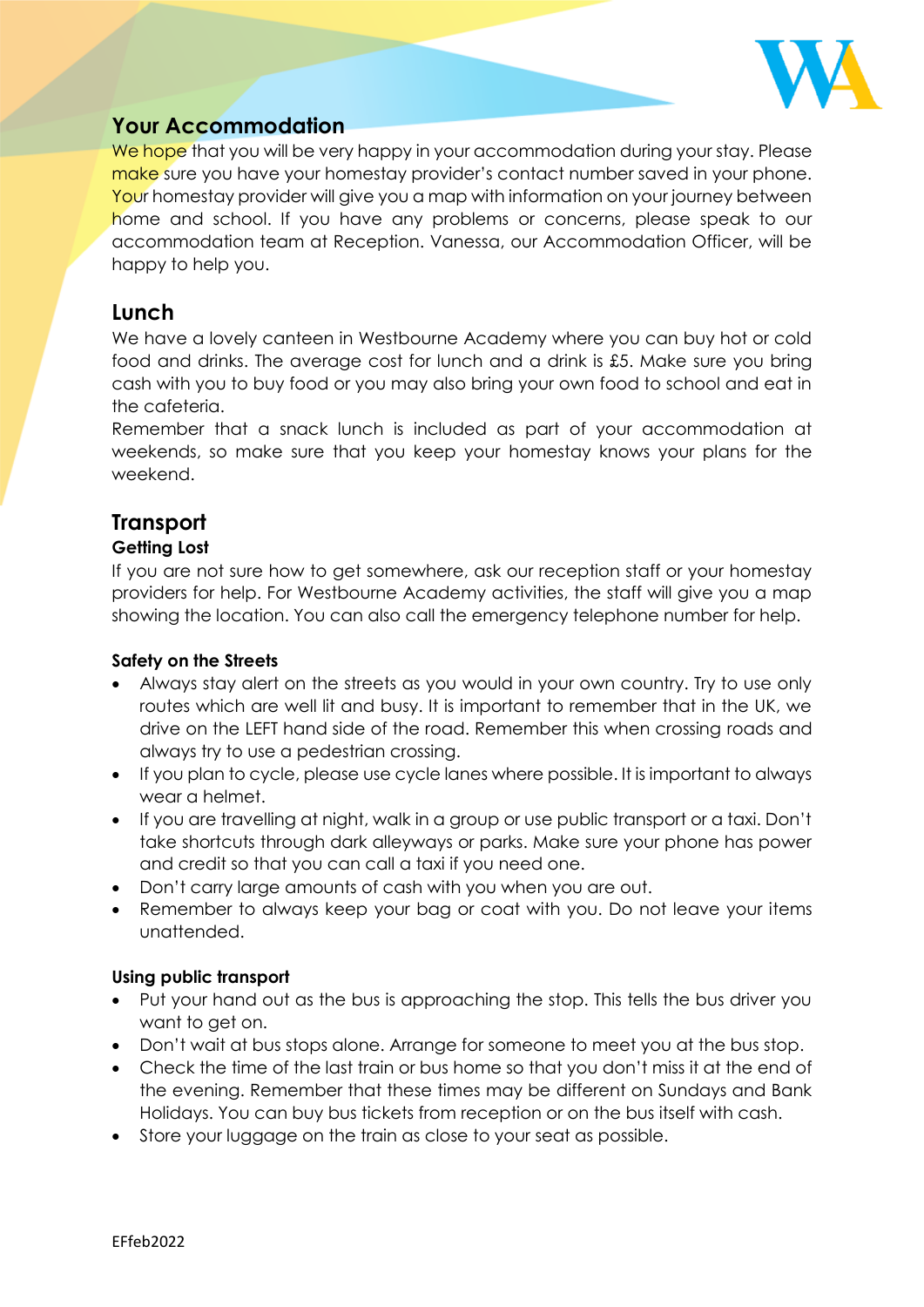

Take a taxi with a friend rather than walk the streets using your smartphone's satellite navigation system. Taxis in the UK are usually paid in cash. We recommend using the following company; Ariel Taxis +441202 747333.

## **Laws**

In the UK it is illegal for anyone under 18 to buy tobacco. Smoking is illegal in enclosed public spaces.

It is illegal for anyone under the age of 18 to buy alcohol or to have alcohol bought for them.

It is illegal to carry any sort of weapon including knives, self-defence CS gas sprays or guns.

Alcohol consumption whilst on a course is against Westbourne Academy rules and can result in being sent home.

## **Social Time**

#### **Westbourne Academy Social Programme**

Westbourne Academy have a social programme for activities and excursions during the evenings and weekends. You will find more information on these in your classrooms, in the cafeteria and at Reception.

During some of our weekend excursions, you will have your own free time. It is important that you are always with at least two other students. Do not walk off on your own. The teacher will give you instructions and a map.

We recommend joining our programme as much as possible as they're fun and they will give you a great opportunity to practice your English with others. Sometimes, we organise excursions with local travel companies. If you wish to join one, we will need written consent from a Parent/Guardian before we can add your name to the list. Please speak to us at Reception if you would like more information.

You are not allowed to travel independently outside of the local area.

#### **Free Time**

- Make sure you stay with friends when travelling in and around Bournemouth. It is important to make sure that your mobile phone is charged at ALL TIMES so that you can be contacted if needed.
- Make sure that you give yourself enough time to return home for dinner with your homestay provider.
- Always travel with a friend from Westbourne Academy. We have placed you in a homestay provider with another student so you always have someone to travel with.
- Avoid Bournemouth Gardens, parks, the Pier Approach and the beach when out past 9PM
- You must be home before 9:30pm every day. If there is an emergency and you are going to be late, you must call your homestay immediately.

Do not forget to follow us @westbourneacademybounemouth For the latest information about trips, activities and much more

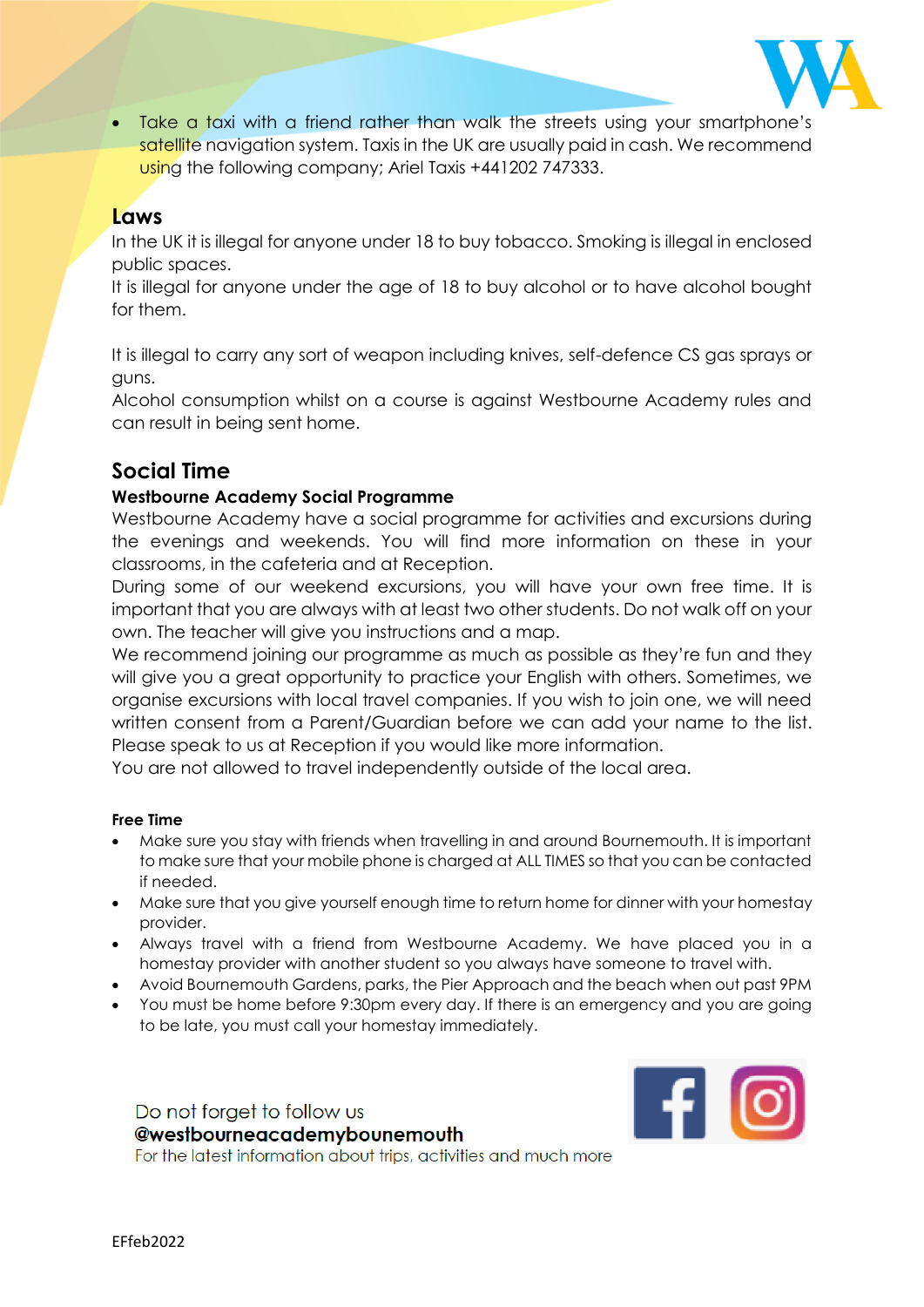

#### **Things to do in Westbourne Academy**

The school and its facilities are open Monday to Friday from 8:45am to 5.30pm. At Westbourne Academy, we have lots of board games that you can play in our cafeteria with friends. Please ask at reception if you would like to play one! Study materials are available at Reception.

We have WIFI access throughout the school, which is free to all our students. The password is BlowingBubbles456.

Westbourne Academy has two laptops available for students to use on the premises. Please see Reception if you would like to borrow one.

## **Wristbands**

On your first day, you will be given a yellow wrist band for you to wear during your whole stay. Daily classroom checks will happen to make sure you are wearing the wristband so please remember to wear it AT ALL TIMES. Our 24-hour emergency telephone number is on this wristband. If you lose your wristband or are seen not wearing it in the school, you will be charged 50p to go towards our chosen charity. Please do no swap your wristband with any other student.

## **Contact us**

Make sure that you have saved our 24-hour 7 days a week Westbourne Academy Emergency number into your mobile phone.

## **(0044) 7974 348453**

If you change your mobile number during your course, please tell the school and your homestay provider immediately.

You must be at school on time every day for your class. However, if you think you are going to be late, you MUST call us.

If you are sick during your stay, you MUST call us immediately. If you want to, your homestay provider can telephone for you. If you do not come to school and we do not know why, we will contact both you and your homestay provider shortly after your class begins.

## **Further Help & Support**

If you have any problems during your stay, there will always be a member of staff available to speak to you. Remember we are here to help.

If any problems happen outside of school hours, please contact our 24-hour 7 days a week Westbourne Academy Emergency number.

UK Emergency services: 999

Use this number for the police, fire services and ambulance.

Childline: 0800 1111